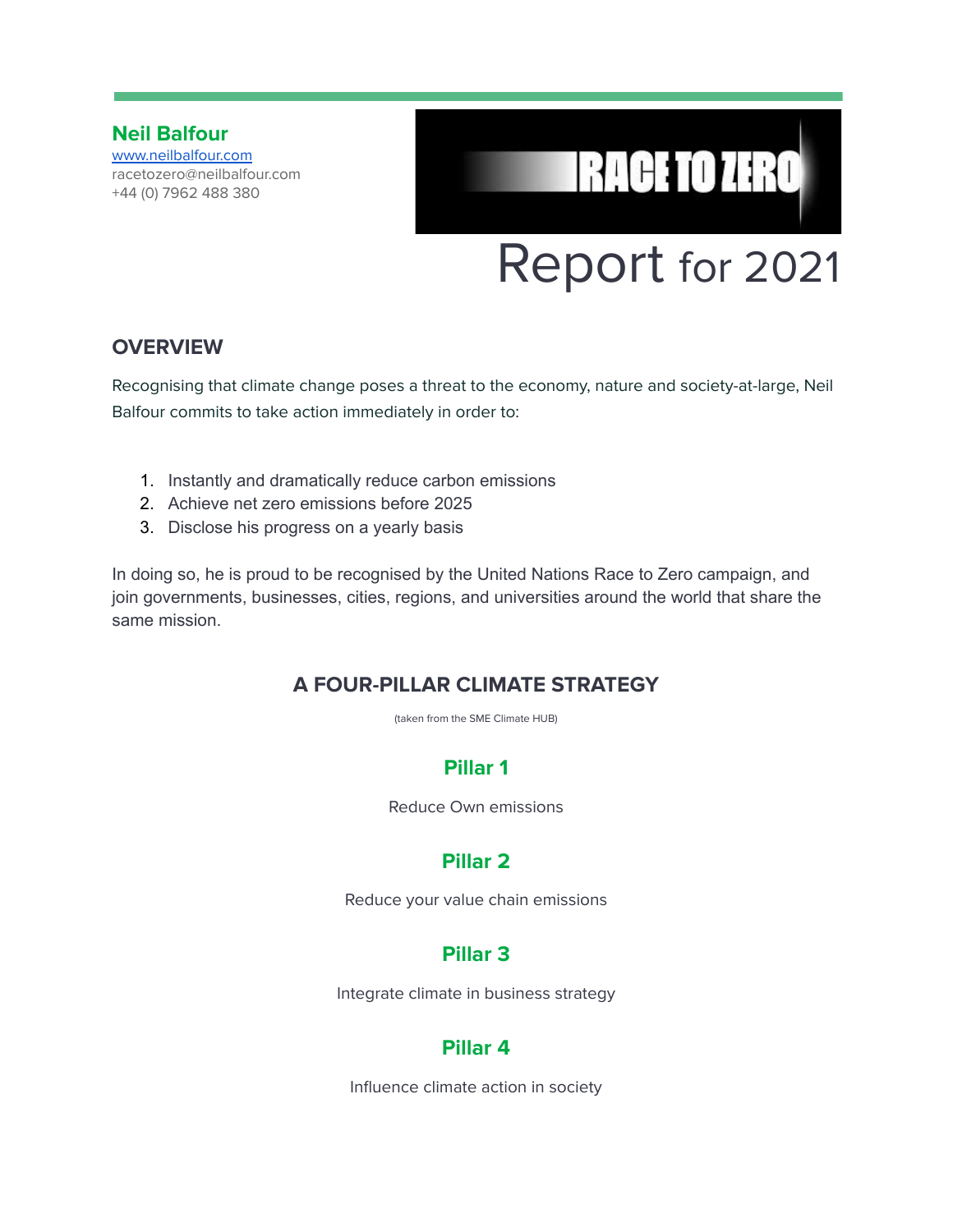## **THE 1.5°C BUSINESS PLAYBOOK**

Using the 1.5°C Business Playbook Neil Balfour agrees to implement emissions reduction pathways, following the Carbon Law, using the 4 pillars as a structure. Recognising that Neil Balfour is a small business he will prioritise **simplicity** and **speed** over complex carbon calculations in the short-term if he can cause a dramatic change right now.

With this in mind, a simple table will be used to display carbon emission problem areas, actions needed to be taken and whether or not they have been taken. Future detailed study will be implemented on areas that can't be addressed instantly.

| <b>PROBLEM</b>                                         | <b>ACTION</b>                                                                  | <b>IMPLEMENTED</b>                                                                                                                       |
|--------------------------------------------------------|--------------------------------------------------------------------------------|------------------------------------------------------------------------------------------------------------------------------------------|
| Non-renewable energy for<br>gas and electricity        | Transfer to renewable energy                                                   | Yes                                                                                                                                      |
| Household/Office energy<br>inefficiencies              | Assess household/office<br>energy inefficiencies and<br>change.                | Yes.<br><b>Nest Digital Automation</b><br>system purchased.<br>LED light bulbs fitted.<br>Thermal blinds purchased for<br>escaping heat. |
| Business space not optimised<br>for energy reductions. | Assess space optimisation,<br>research solutions and<br>change.                | Yes<br>Furniture moved to make<br>heating more optimal.                                                                                  |
| Two vehicles for one<br>household / office             | Move towards a very low<br>emission vehicle fleet                              | Yes<br>Electric bikes purchased for<br>the majority of transport<br>needs.                                                               |
| Too many waste materials                               | Create a recycling culture and<br>avoid purchasing items with<br>excess waste. | Yes<br>3 large compost bins built<br>Glass, Plastic and recyclable<br>bins created.                                                      |
| <b>Business travel emissions</b>                       | Shift to a low-carbon travel<br>'Bike first' model                             | Yes<br>Green-road-plus created                                                                                                           |
| <b>Unnecessary Travel</b>                              | Use digital meeting<br>technologies                                            | Yes.<br>Virtual studio was created<br>able to hold high-quality A/V<br>meetings.                                                         |

#### **Pillar 1 - Reduce Own emissions - KEY REDUCTION MEASURES**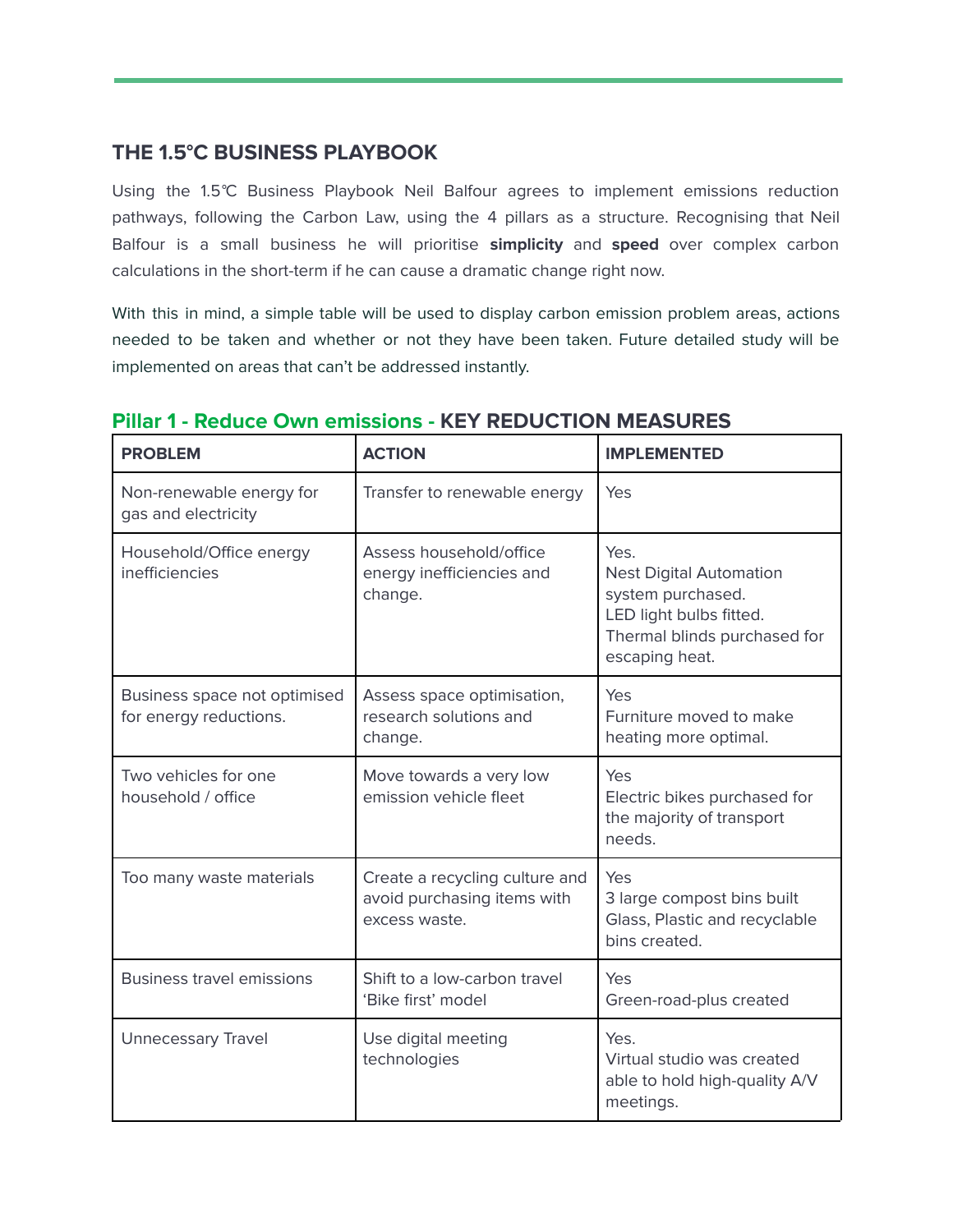## **Pillar 2 - Reduce Value Chain Emissions - KEY REDUCTION MEASURES**

| <b>PROBLEM</b>                                                             | <b>ACTION</b>                                                                                  | <b>IMPLEMENTED</b>                                                                                                   |
|----------------------------------------------------------------------------|------------------------------------------------------------------------------------------------|----------------------------------------------------------------------------------------------------------------------|
| Some suppliers haven't<br>committed to an emissions<br>reduction framework | Request suppliers to commit<br>and if rejected change<br>suppliers                             | Yes<br>Now all current suppliers of<br>paper, music, office supplies<br>etc. have pledged to<br>emissions reductions |
| Some products are energy<br>inefficient by nature                          | Invest time and research into<br>more recyclable, energy<br>efficient products.                | Yes<br>Now all current suppliers of<br>paper, music, office supplies<br>etc. have pledged to<br>emissions reductions |
| Planned obsolescence in<br>products                                        | Purposefully pick products<br>with longevity and longer<br>product-use. Budget<br>accordingly. | Yes                                                                                                                  |
| Paper for musical scores, in<br>particular, is carbon intensive            | Change paper supplier                                                                          | Yes<br>Moved to a green paper<br>supplier with a carbon off-set                                                      |
| Problematic foods (e.g.<br>proteins) are carbon intensive                  | Promote and use plant-rich,<br>healthy food whenever<br>possible.                              | Yes<br>Meat and fish bought<br>sparingly from considerate<br>and transparent suppliers.                              |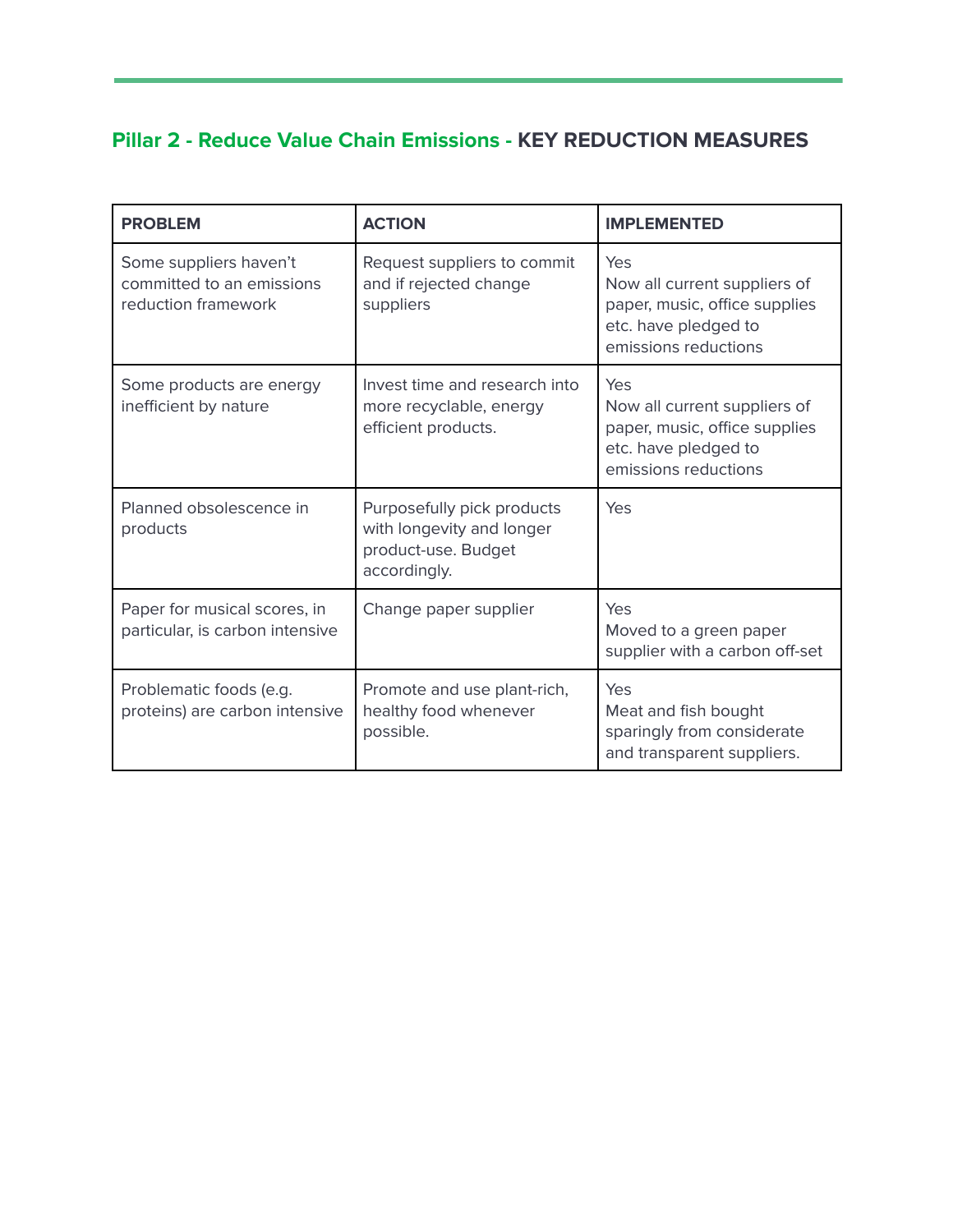## **Pillar 3 - Integrate Climate into Business Strategy**

## **ACTIONS**

I pledge to keep my climate commitment at the forefront of all future business decisions.

I have educated myself on climate change using the SME Climate HUB and will continue to do so.

I will travel by bike wherever possible.

I will use, purchase and be associated with emission-free value chains exclusively.

## **Pillar 4 - Influence Climate Action in Society**

#### **ACTIONS**

Neil Balfour has publicly declared my Climate Pledge on my Website, CV, email footer and in an open letter to his subscription list.

On assessing the particular carbon emissions problem in the music industry, lifestyle and travel are the biggest contributors. In an effort to respond to this and simultaneously change his behaviour Neil is publicly declaring the creation and implementation of the Green Road Community.

- 1. Shift towards using green energy in all areas of life.
- 2. Use cycling as a primary mode of transport on the road.
- 3. Engage and inspire others by publicly declaring your green actions to inspire and influence your community.

In March 2022 Neil Balfour offset 12.7 tonnes of carbon dioxide by supporting a Global portfolio of Verified Carbon Reduction Projects.

In May 2022 Neil Balfour will cycle 100-miles continuously proving that cycling is a viable option for short, medium and even long-distance journeys!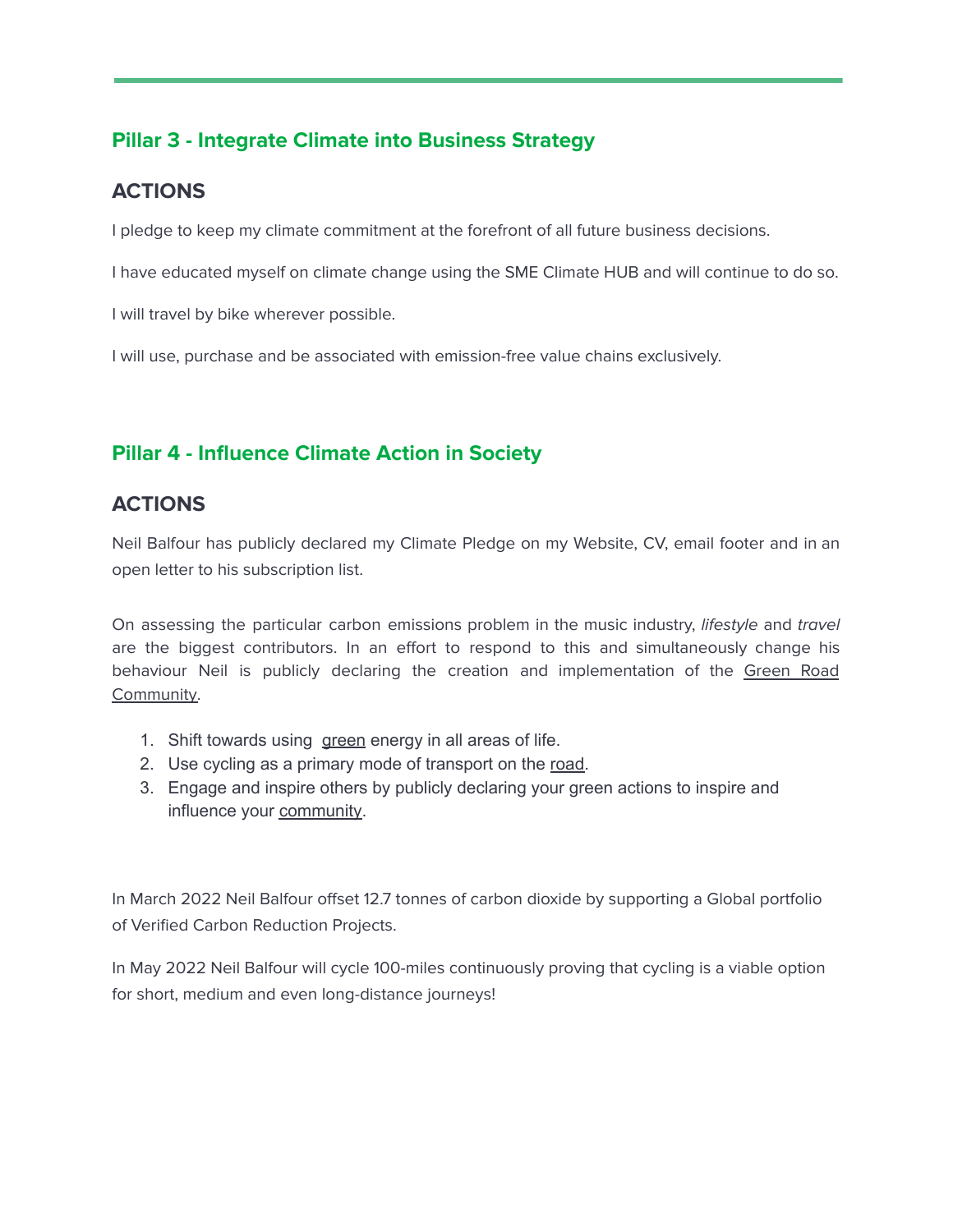#### **Residual Carbon Emissions**

Neil pledges to determine the residual carbon emissions (e.g. unavoidable car, train and air travel) and purchase carbon credits at least equivalent to those emissions, financing high-quality, certified, third-party projects which remove carbon from the atmosphere.

He will follow up on those projects to ensure that they are delivering in accordance with their promises.

#### **Reporting**

Neil pledges to disclose my yearly travel emissions and provide proof of carbon removal of that amount as stated in the above paragraph.

In an effort to keep things simple and effective, he will consolidate my reporting style each year to make it clear and concise the new policies he is implementing.

COVID-19 made it an unusual couple of years and most people's carbon footprint was considerably lower than it would normally have been given that the world was on lock-down for significant periods.

Rather than calculate his emissions for these unprecedented years, Neil is taking the predicted national average carbon footprint for the upcoming year and offsetting that for 2021 as means of goodwill towards the future and small recompense for the past. The predicted national UK average is: **12.7 tonnes**

## **On 29 March 2022 Neil Balfour offset 12.7 tonnes of carbon dioxide by supporting a Global portfolio of Verified Carbon Reduction Projects.**

Carbon footprint certificate on next page.

"I understand that I may have missed things but I will do my utmost to stay up to date and move with new practices, technologies, theories and policies to create a better world for myself, the environment and future generations."

Valfatform